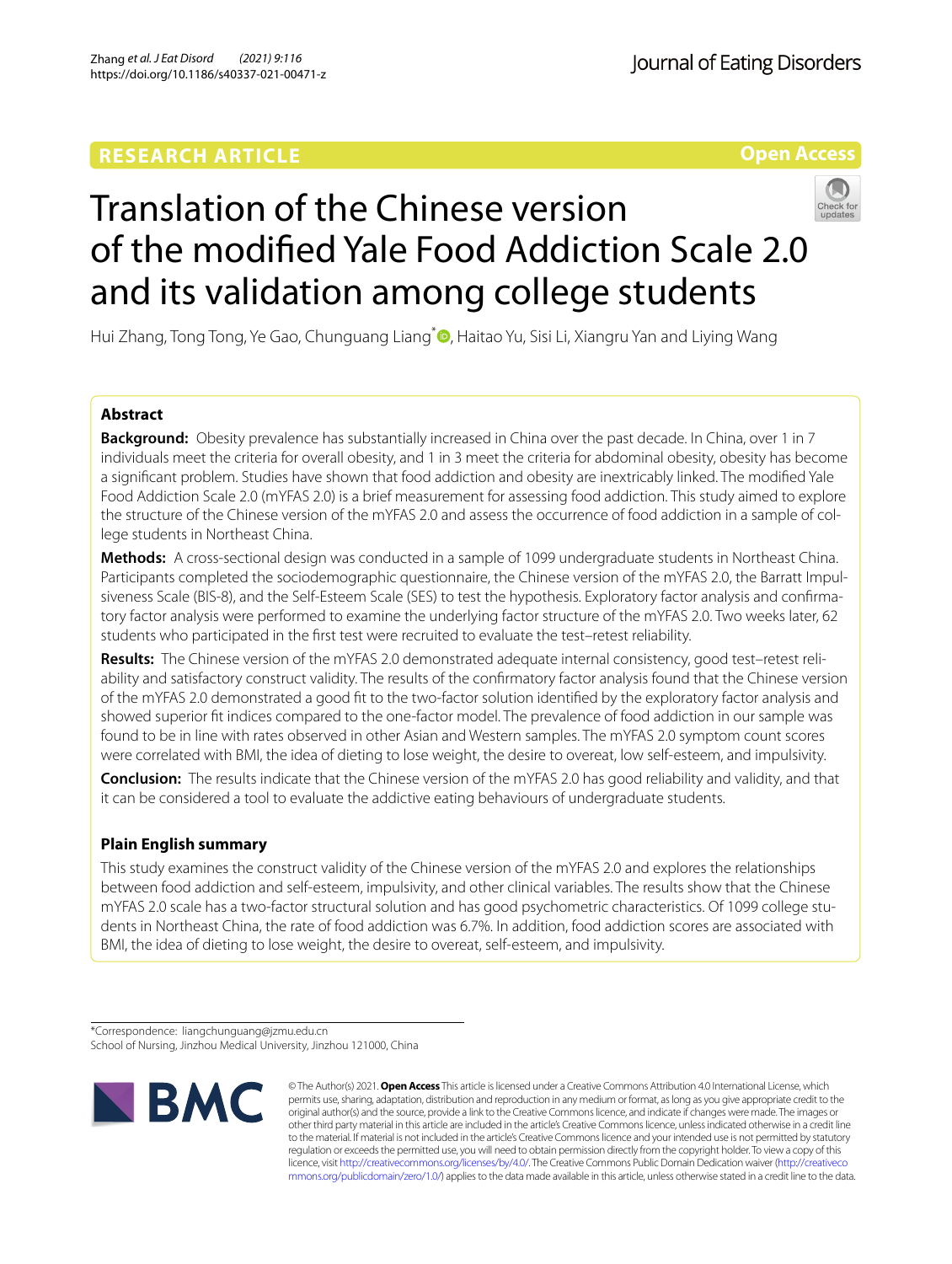**Keywords:** Food addiction, Psychometric properties, Validation, Yale Food Addiction Scale, Impulsivity, Self-esteem, Eating behaviour, Factor analysis

# **Background**

Food addiction reflects a substance use disorder (SUD) framework [[1\]](#page-11-0), which refers to the transformation of the primary self-balance regulation mechanism of food intake into a hedonic regulation mechanism [\[2](#page-11-1)]. Evidence is emerging that certain foods, especially those high in refned sugars and fats, may be capable of triggering an addiction-like eating response in vulnerable individuals [[3\]](#page-11-2). Such foods are the same as addictive drugs and alcohol because they can interfere with the reward mechanism of the brain's limbic system [[4\]](#page-11-3).

Food addiction, as a dysfunctional eating pattern, is usually associated with obesity and eating disorders (EDs) [\[5](#page-11-4), [6\]](#page-11-5). Obesity is a global epidemic metabolic disease, and the increasing obesity rate in recent years has made obesity a global health issue [\[7](#page-11-6)]. In China, the prevalence of obesity rose from 3.1% in 2004 to 8.1% in 2018. In 2018, an estimated 85 million adults (48 million men and 37 million women) were obese, three times the number of adults with obesity in 2004 [[8\]](#page-11-7). However, unlike other behavioural addictions or EDs, food addiction was not officially included in the fifth edition of the Diagnostic and Statistical Manual of Mental Disorders (DSM-5) or the International Classifcation of Diseases (ICD-11). The validity and applicability of the food addiction structure have been controversial [[9,](#page-11-8) [10\]](#page-11-9). For example, food is necessary for human survival, and food addiction requires distinction from the physiological need to ingest sufficient calories to maintain body weight; some researchers believe that the concept of food addiction oversimplifes complex behavioural phenomena [[11\]](#page-11-10). An argument often used against the notion of food-directed use disorders is the difficulty of identifying which ingredient in the food is responsible. It is not yet clear which macronutrients or combinations of macronutrients may cause food addiction, making it challenging to classify food abuse [[12\]](#page-11-11). In addition, most research on the neurobiological mechanisms behind food addiction focuses on animal models but is rarely conducted with humans [\[13](#page-11-12)]. However, in recent years, the research on food addiction has signifcantly increased, arousing the interest of the scientifc community in the correct classifcation and construction of food addiction  $[14–16]$  $[14–16]$  $[14–16]$  $[14–16]$ . Increasing research has supported the inclusion of food addiction in psychiatry [\[17](#page-11-15)]. For example, over the past 50 years, the modern food environment has been dominated by highly processed (HP) foods [\[18\]](#page-11-16). HP foods are as reinforcing as substances are in substance use disorders, and HP foods are more efective in activating the reward-related nervous system than minimally processed foods [[19,](#page-11-17) [20](#page-11-18)]. The addictive nature of HP foods plays a crucial role in driving addictive diets [\[21](#page-11-19)]. Evidence shows that sugar is addictive, toxic and unrelated to calories [[22,](#page-11-20) [23](#page-11-21)]. Chocolate can activate similar brain regions and neurobiological substrates and has a potential psychoactive efect similar to that of abused substances and increasing the sugar content of chocolate can enhance its role in mental function  $[24]$  $[24]$ . The study by Kevin and Jeremiah et al. used the addiction syndrome model as a guiding theoretical framework to examine the structure of food addiction, and found that people with food addiction had signifcant clinical dysfunctions in the 3 broad areas of cognition, emotion regulation, and behaviour, which provides support for the clinical signifcance of food addiction [[25\]](#page-11-23). A recent study showed that food addiction refects changes in brain–gut–microbiome (BGM) interactions. Cheap, delicious, high-calorie foods transform the homeostasis balance both inside and outside the gut to a hedonistic mechanism through central and intestinal mechanisms [[2\]](#page-11-1). The systems biology model of BGM interactions proposed by Arpana et al. provides not only a reasonable explanation for many hard-to-cure obesity symptoms but also a theoretical basis for new treatment strategies [[26](#page-11-24), [27\]](#page-11-25).

Currently, the Yale Food Addiction Scales are the sole existing tools used to assess food addiction [[28,](#page-11-26) [29\]](#page-11-27). The YFAS was developed in 2009 based on the Diagnostic and Statistical Manual of Mental Disorders 4th edition Text Revision (DSM-IV-TR) diagnostic criteria for substance dependence  $[30]$ . The YFAS is a 25-item selfreport measurement used to assess addiction to highly palatable foods (e.g., chocolate, ice cream, and pizza). The YFAS has been validated in several languages and cultures and has demonstrated adequate reliability and validity [[31\]](#page-11-29). In 2014, the short version of the YFAS was developed. The modified YFAS (mYFAS) contained fewer questions than the original YFAS and was used to reduce the burden on participants in the screening process, and it has been shown to have similar psychometric properties to the YFAS  $[32]$  $[32]$ . The mYFAS is considered a suitable alternative for the full measure [[31](#page-11-29)].

To refect the changes in the diagnostic criteria of SUD in substance-related and addiction disorders in the DSM-5 released in 2013 (e.g., the addition of craving, the merging of abuse and dependence criteria, and the use of a diagnostic continuum of severity) [[33\]](#page-11-31), the YFAS 2.0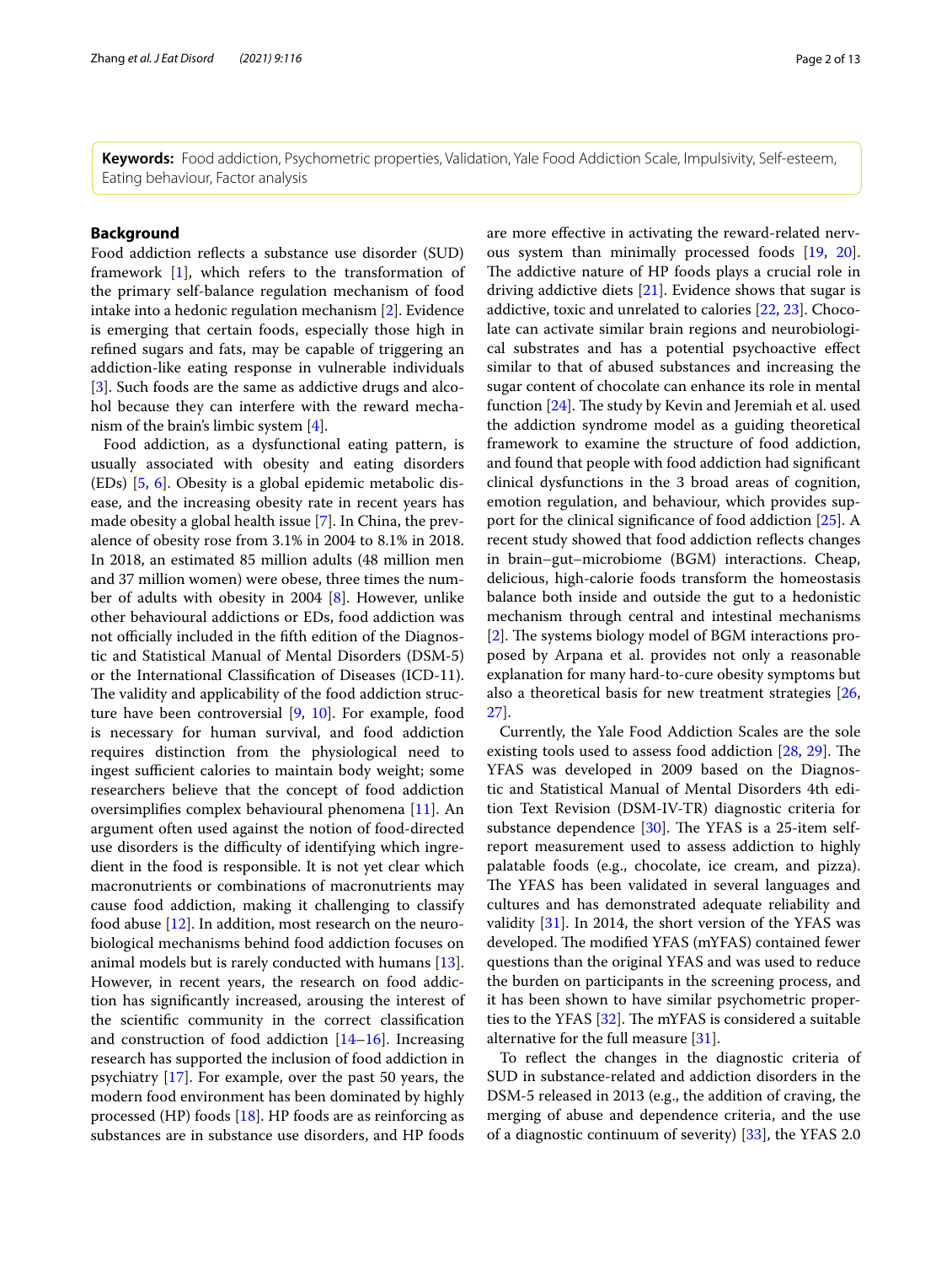was developed in 2016 and consists of 35 items designed to capture 11 food addiction symptoms  $[34]$  $[34]$ . The YFAS 2.0 and the initial YFAS showed similar psychometric properties and estimated a similar prevalence of food addiction [[29\]](#page-11-27).

Schulte and Gearhardt developed a modifed YFAS 2.0  $(mYFAS 2.0)$  in 2017. The mYFAS 2.0 consists of 13 items (one item for each symptom and two items for clinically significant impairment or distress)  $[35]$ . The mYFAS 2.0 was validated as an abbreviated tool for large-scale epidemiological studies or a simple food addiction screening measure. Over the past fve years, the mYFAS 2.0 has been translated into multiple languages [[36](#page-11-34)[–40](#page-11-35)], and it is widely used in Western countries. Currently, the mYFAS 2.0 has been validated in Brazil [\[36](#page-11-34)], Italy [\[37](#page-11-36)], the Czech Republic [[38\]](#page-11-37), France [[39\]](#page-11-38), and most recently, China [[40\]](#page-11-35). Studies with clinical and non-clinical samples show similar validity indices, with proven reliability in each version. In 2021, Li Shaojie et al. translated the English version of the mYFAS 2.0 and verifed the applicability of the scale in China. Li Shaojie et al. only evaluated the factor structure of the mYFAS 2.0 and did not perform exploratory factor analysis (EFA), and they used confrmatory factor analysis (CFA) to evaluate the ft of the originally proposed one-factor model  $[40]$  $[40]$ . The factor structure of diferent versions of the Yale Food Addiction Scale may be diferent in diferent countries. For example, the Malay version of the YFAS 2.0 comprises two factors: the psychological and the social dimensions, showing the Malaysian dichotomy of food addiction [[41](#page-11-39)]. EFA is an important step that can be useful for refning measures, evaluating construct validity, and testing hypotheses [\[42\]](#page-12-0). EFA based on Chinese samples can verify the applicability of the mYFAS 2.0 with the Chinese cultural background, which can make the scale both scientifc and reasonable and make the results more reliable. Whether the mYFAS 2.0 can be used directly to evaluate the degree of food addiction among college students in Northeast China needs to be confrmed.

Food addiction is strongly associated with disordered eating behaviours, experiences of food cravings, binge eating symptoms, and frequency of binge eating episodes [\[41](#page-11-39), [43\]](#page-12-1), and there is a signifcant positive relationship with mental health symptoms [[19\]](#page-11-17). Furthermore, some studies have reported that food addiction is associated with a range of mental disorders, such as depression, anxiety disorders, posttraumatic stress disorders, and attention deficit hyperactivity disorders [[44](#page-12-2)-46]. Therefore, evaluating the psychometric properties of the mYFAS 2.0 is considered an important topic in international food addiction research [\[44](#page-12-2)].

This study aimed to translate the original mYFAS 2.0 into simplifed Chinese and further confrm its reliability and validity among college students in Northeast China. Furthermore, this study explored the connection between food addiction, clinical variables (e.g., dietary restraint and binge eating per week), sociodemographic characteristics, self-esteem, and impulsiveness.

## **Methods**

## **Design and participants**

A cross-sectional survey was conducted in Liaoning Province, China, from August to October 2020. Participants were college students from the cities of Shenyang and Jinzhou. All students provided informed consent before participating in the study. The research procedures complied with the ethical standards of the Ethics Committee of Jinzhou Medical College, as well as the 1964 Helsinki declaration and its later amendments.

This study was conducted with a convenience sample of undergraduate students from three universities in Liaoning Province (two of them are medical universities, and one is a comprehensive university). A total of 1173 students took part in the survey. During the survey, each class teacher assisted in the classroom. The authors and teachers explained the study's purpose and methods to the students. The questionnaires were individually delivered to each participant and completed in the presence of the authors and the teacher. The participants were encouraged to give truthful answers. Subjects who had not fully completed the mYFAS 2.0 and provided questionnaires with obvious logical errors were excluded (height was a signifcant outlier, and the number of binge eating times per week was greater than 50). We retained the remaining  $1099$  students  $(93.7%)$  as the subjects. The survey was anonymous except that two classes students were required to write their student numbers as the test– retest participants. Two weeks later, 62 students who participated in the frst test were recruited to evaluate the test–retest reliability. All participants were native Mandarin speakers.

#### **Translation process**

We obtained permission from Drs. Schulte to translate and verify the Chinese version of the mYFAS 2.0. We followed the systematic flow of Brislin's translation  $[47]$  $[47]$  $[47]$ . The mYFAS 2.0 was independently translated into Chinese by two medical doctors who are proficient in English. Then, together with the researchers, they compared the two Chinese versions of the questionnaires they had translated, discussed and corrected the inconsistencies and obtained the frst draft of the Chinese version. According to Brislin's translation-back translation method [\[47](#page-12-4)], two English experts who had not been exposed to the scale translated the Chinese version of the frst draft back into English. Finally, the original scale, the frst draft of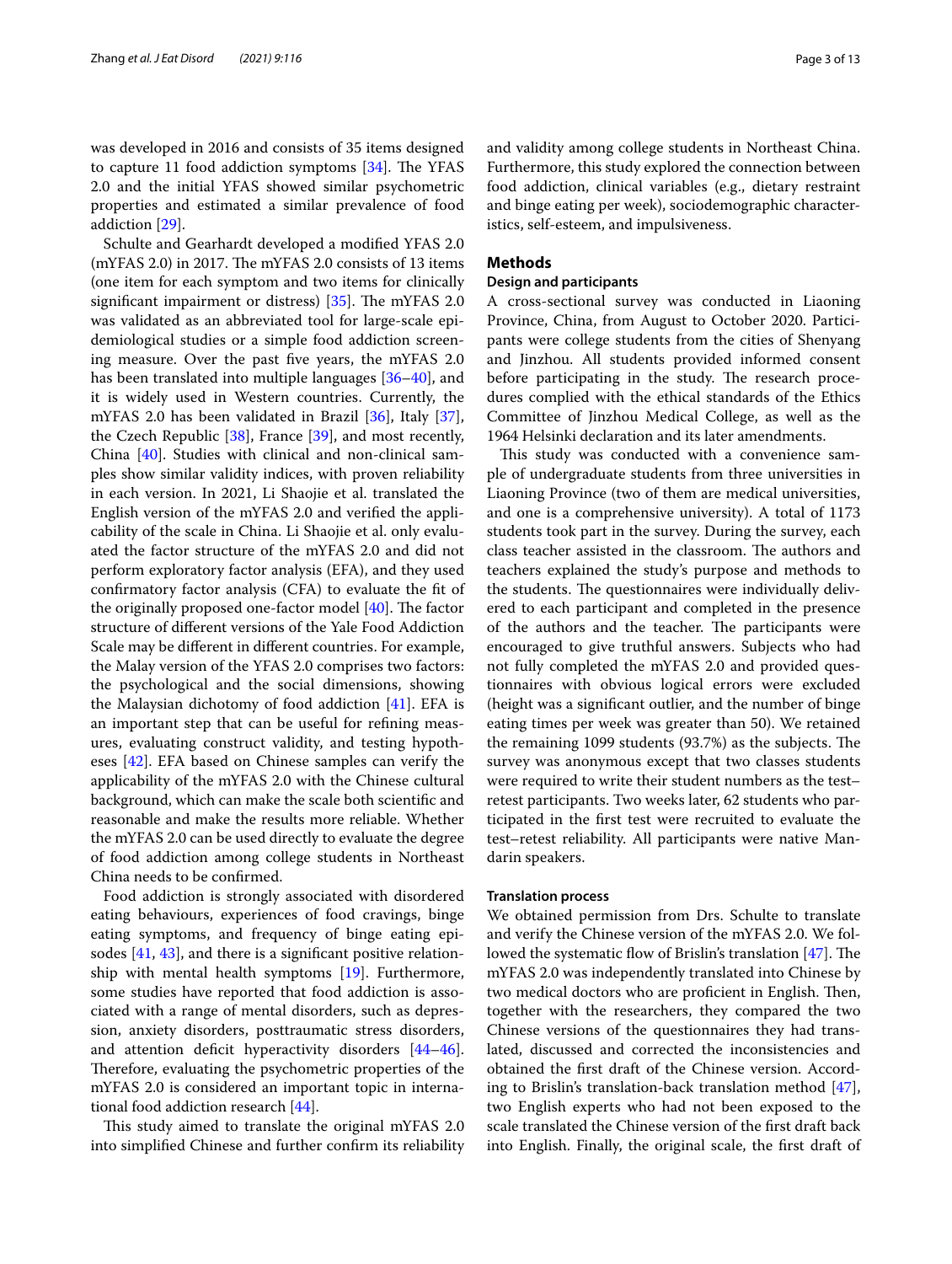the Chinese version, and the translated English scale were compared and discussed by a psychologist and an expert familiar with Chinese and Western cultural nursing science to ensure that the semantics, standards, and concepts were as similar as possible, making the content of the scale more in line with the Chinese culture and language habits. Considering the diferent food preferences between China and the West, we replaced some food examples in the introduction of the scale. Finally, the pilot study was carried out among 10 medical students. They were invited to complete the scale and then asked about their understanding of the scale's introduction section, items, and options. We communicated with the survey respondents, and they reported that they had no difficulty understanding the content of each item of the scale, and the fnal Chinese version of the scale was obtained (for the fnal Chinese version of the mYFAS 2.0, see Additional File [1\)](#page-10-0).

# **Measurements**

All participants completed the mYFAS 2.0 [[35](#page-11-33)], the Self-Esteem Scale (SES) [[48\]](#page-12-5), and the Barratt Impulsiveness Scale Brief Version (BIS-8) [[49\]](#page-12-6). Furthermore, participants were also asked to complete a checklist assessing sociodemographic variables (e.g., sex, age, and grade) and clinical variables (e.g., tobacco and alcohol use in the last six months, dieting ideas for weight loss, and the desire to overeat). Height and weight were also self-reported to calculate the body mass index (BMI) of each participant. Participants were categorized as underweight (<18.5 kg/ m $^2$ ), normal weight (18.5–23.9 kg/m $^2$ ), overweight (24– 27.9 kg/m<sup>2</sup>), and obese ( $\geq$  28 kg/m<sup>2</sup>) based on Chinese criteria of weight for adults [[50\]](#page-12-7).

#### **Modifed Yale Food Addiction Scale 2.0**

The mYFAS 2.0 consists of 13 questions: 11 items assess symptoms of food addiction, and two items assess dietrelated impairment and distress. The scale is evaluated on an 8-point scale, ranging from 0 (never) to 7 (every day). It measures the experience of addictive eating behaviours during the past 12 months. Each item is scored dichotomously according to the threshold determined by the mYFAS 2.0 validation paper  $(0=$ did not meet criterion,  $1=$  met criterion). This criterion is supported if any item corresponds to the diagnostic criteria, or the clinical severity meets the clinical threshold  $[35]$  $[35]$ . The cut-off values (i.e., which scores are coded with 0 and which scores are coded with 1) are shown in Additional File [2.](#page-10-1)

There are two scoring options for the mYFAS 2.0; one is a symptom count version (scores ranging from 0 to 11), which sum the diagnostic criteria that the subject meets. The other, Food addiction diagnosis, is a categorical diagnostic method which requires the presence of impairment/distress criteria. Hence, in assessing the diagnosis of food addiction, both the symptom count score and the clinical signifcance criterion were used  $(mild = 2-3$  symptoms plus impairment or distress, moderate=4–5 symptoms plus impairment or distress, severe=6 or more symptoms plus impairment or distress).

#### **Desire to overeat**

We asked about the frequency of desires to overeat with a single question: "How many times per week did you feel you wanted to eat more even after eating quite a lot of food throughout the last two hours?" The subjects filled in the number of times [\[51](#page-12-8)].

## **The Self‑Esteem Scale (SES)**

The SES is a unidimensional measure of the global feeling of self-worth. The scale comprises ten items that are scored using a 4-point Likert format (from  $1 =$ "strongly disagree" to  $4=$ "strongly agree"). The higher the score, the higher the degree of self-esteem. Questions 1, 2, 4, 6, 7, and 8 were positively scored questions, and questions 3, 5, 9, and 10 were negatively scored questions. The value of Cronbach's α was 0.77, and the test–retest reli-ability was 0.85 [\[48\]](#page-12-5). The Cronbach's  $\alpha$  of the SES in this study was 0.83.

#### **The Barratt Impulsiveness Scale Brief Version (BIS‑8)**

The BIS-8 is designed to be a unidimensional impulsiveness measure, with higher scores refecting higher impulsivity. The scale comprises eight items that are scored using a 4-point Likert format  $(1 = "rarely/never",$  $2=$  "occasionally",  $3=$  "often",  $4=$  "almost always/always"). Questions 1, 4, 5, and 6 were positively scored questions, and questions 2, 3, 7, and 8 were negatively scored questions. The Chinese version of the BIS-8 was validated in a sample of Chinese male prisoners and showed good reliability and construct validity  $[49]$  $[49]$ . In this study, the Cronbach's α of the BIS-8 was 0.81.

# **Statistical analysis of data**

Data analysis was performed using SPSS 25.0 and Mplus 7.0. As in the original article, clinically signifcant impairment/distress was not included in the psychometric properties and factor structure analysis [[35\]](#page-11-33). Given that all the items were dichotomous, Kuder-Richardson's α (KR-20) was used to assess the internal consistency of the mYFAS 2.0. The test–retest correlation coefficient (intraclass correlation coefficient, ICC) was used to calculate the scale's stability. Values of ICC were interpreted as follows:>0.75 was excellent, between 0.40 and 0.75 was fair to good, and  $< 0.40$  was poor [[52](#page-12-9)].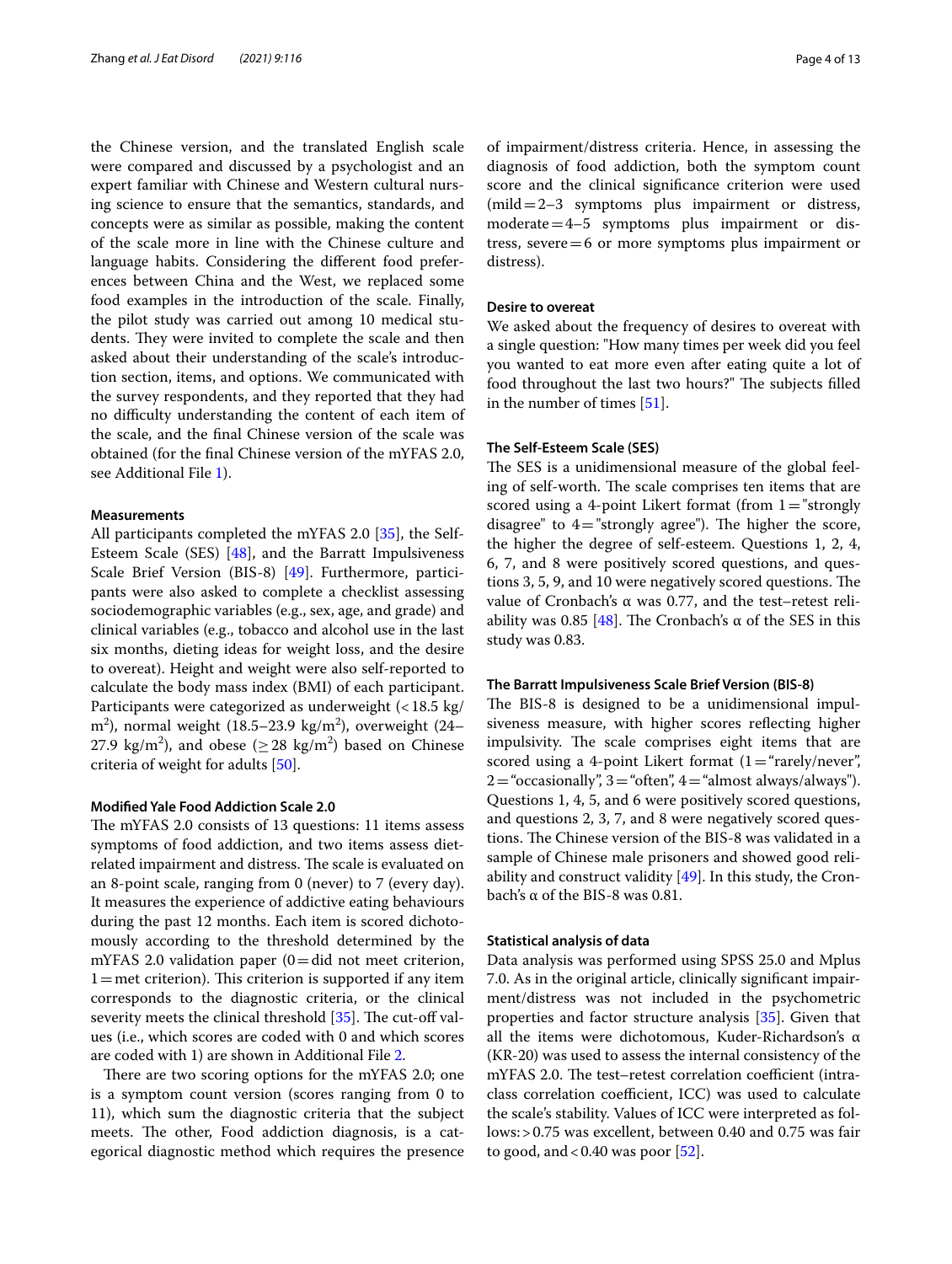Content validity index (CVI) and Pearson's correlation coefficients between items and total scores were used to evaluate the content validity of the scale. The CVI including item-level content validity index (I-CVI) and average S-CVI (S-CVI/Ave) [\[53\]](#page-12-10). Each expert made a choice on the relevance of each item to the corresponding dimension. A 4-point rating scale was used to calculate CVI (1 = no relevance, 2 = low relevance, 3 = strong relevance,  $4$  = very strong relevance). EFA and CFA were used to examine the construct validity of the mYFAS 2.0. The data was randomly divided into two samples. Sample 1 consisted of 541 undergraduates (79.0% female, mean age=20.27 years,  $SD = 1.30$ , mean  $BMI = 21.82$ ,  $SD = 4.59$ , while Sample 2 consisted of 558 undergraduates (79.0% female, mean age=20.26 years,  $SD = 1.45$ , mean  $BMI = 21.79$ ,  $SD = 4.61$ ). The factor ability of the correlation matrix was assessed with the Kaiser–Meyer– Olkin (KMO) statistic and Bartlett's test for sphericity [[54\]](#page-12-11), and EFA was conducted on Sample 1. A scree plot was used to determine the number of factors. CFA was performed on Sample 2, and the test level was  $\alpha$  = 0.05. To assess the quality of the factor model, the following indices were estimated: minimum function chi-square  $(\chi^2)$ , comparative fit index (CFI), Tucker-Lewis index (TLI), standardized root mean residual (SRMR), and the root mean square of approximation (RMSEA). An acceptable model should have a  $\chi^2/df$ <3, a RMSEA and a SRMR<0.08 [[55\]](#page-12-12), and a CFI and a TLI>0.9 [\[56](#page-12-13)]. The correlation between the mYFAS 2.0 symptom count score and BMI, binge episodes, self-esteem and impulsivity was evaluated by calculating the Pearson's r correlation coefficient. Independent sample t-tests or single-factor ANOVA of the diference in the total score of symptom counts between sociodemographic classifcation and clinical variables and Bonferroni's test were used to calibrate the inspection level for pairwise comparisons. Then, the total symptom count score was taken as the dependent variable, and the classifed and continuous variables were used as independent variables for multivariate linear regression analysis. According to the requirements of multivariate linear regression for independent variables, the multi-classifed disordered variables were set to dumb variables. The significance level was considered at *p*<0.05.

# **Results**

# **Descriptive statistics**

In our study, most subjects were women (79.9%,  $n=878$ ). The mean age of the participants was  $20.26 \pm 1.38$  years (age range: 18–26 years), and the mean BMI was  $21.74 \pm 4.24$  kg/m<sup>2</sup>. Based on the cut-off values of BMI for Chinese adults [\[50](#page-12-7)], there were 231 (21.0%) underweight participants, 643 (58.5%) normal weight participants, 129

(11.7%) overweight participants, and 96 (8.7%) obese participants. Other demographic characteristics of the study sample are presented in Table [1.](#page-4-0)

# **Reliability analysis**

The Chinese mYFAS 2.0 scale consists of 11 items (without the items for clinical significance). The item analyses (means, standard deviations, and correlations with the scale) are presented in Table [2.](#page-5-0) The KR-20 of the mYFAS 2.0 was 0.840. As seen in Table [2](#page-5-0), the overall internal consistency of the scale was not improved by deleting any item. After two weeks, the test–retest ICC of the Chinese version of the mYFAS 2.0 was 0.857, which met the recommended criteria [[52\]](#page-12-9), representing good stability.

# **Construct validity analysis and model comparison**

The statistically significant results of Bartlett's test of sphericity  $(\chi^2(55) = 2173.4, p < 0.001)$  and the Kaiser– Meyer–Olkin Measure of Sampling Adequacy>0.80  $(KMO = 0.861)$  indicate that the data meet the conditions for using factor analysis. Therefore, the first principal

<span id="page-4-0"></span>

|  | Table 1 Sample characteristics |  |
|--|--------------------------------|--|
|--|--------------------------------|--|

| <b>Characteristics</b>                   | Total ( $N = 1099$ )<br>N $(%)/M \pm SD$ |
|------------------------------------------|------------------------------------------|
| Age (years)                              | $20.27 \pm 1.38$                         |
| Sex                                      |                                          |
| Male                                     | 221(20.1)                                |
| Female                                   | 878(79.9)                                |
| Grade                                    |                                          |
| Freshman                                 | 70(6.4)                                  |
| Sophomore                                | 750(68.2)                                |
| Junior                                   | 130(11.8)                                |
| Senior                                   | 149(13.6)                                |
| BMI ( $kg/m2$ )                          | $21.74 \pm 4.24$                         |
| Dieting ideas for weight loss            |                                          |
| Had dieted or are dieting to lose weight | 70(6.4)                                  |
| Had dieting ideas but did not implement  | 750(68.2)                                |
| Did not have dieting ideas               | 130(11.8)                                |
| Resisted dieting                         | 149(13.6)                                |
| Smoking                                  |                                          |
| No                                       | 1035(94.2)                               |
| Yes, less than once a day                | 27(2.5)                                  |
| Yes, every day                           | 37(3.4)                                  |
| Drinking                                 |                                          |
| No                                       | 819(74.5)                                |
| Yes, less than once a day                | 256(23.3)                                |
| Yes, every day                           | 24(2.2)                                  |
| Desire to overeat (per week)             | $1.81 \pm 2.27$                          |
| Self-Esteem (SES) score                  | $28.96 \pm 4.52$                         |
| Barratt Impulsiveness (BIS-8) score      | $17.57 \pm 3.50$                         |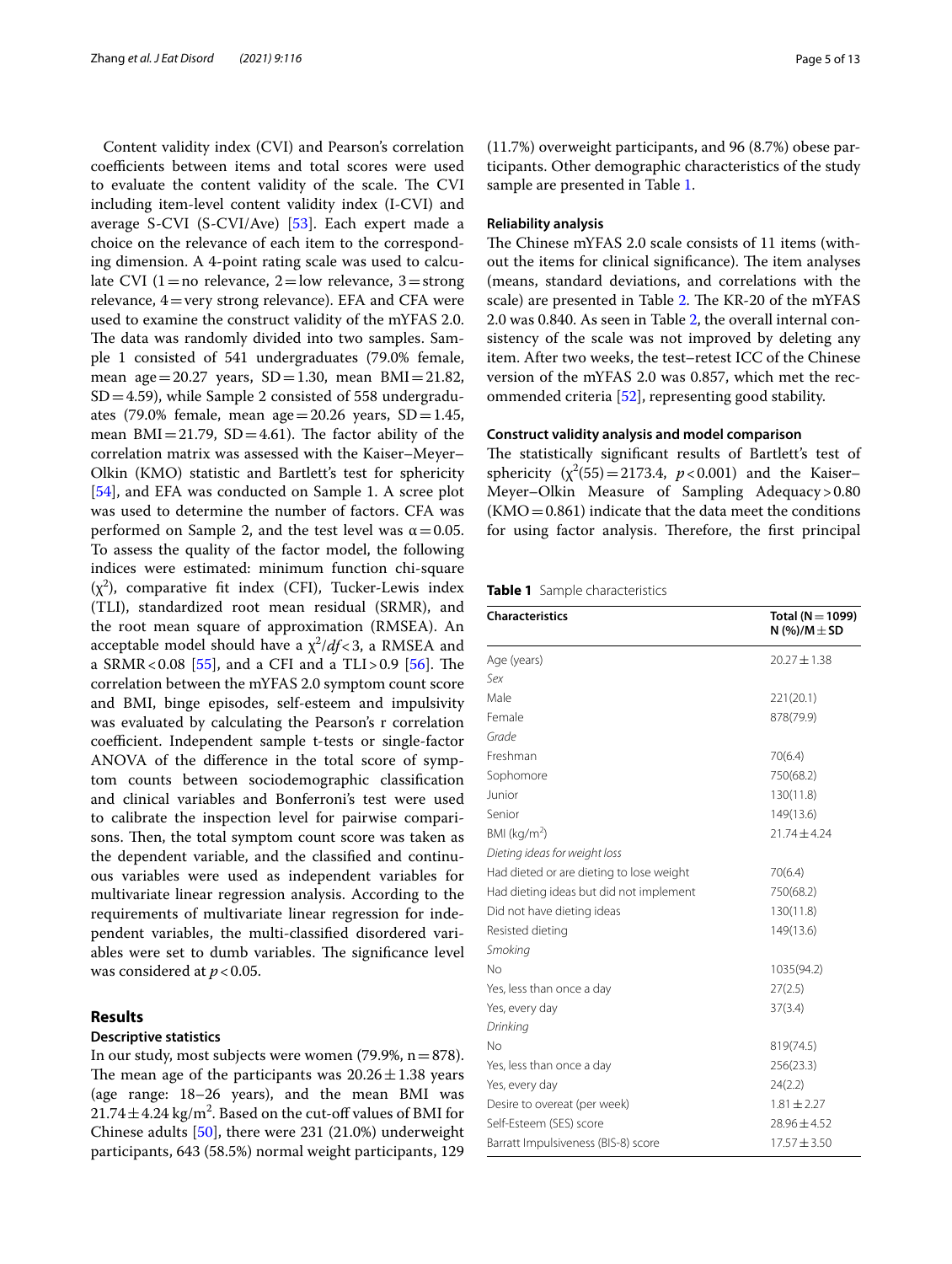| <b>Items</b>                                                                     | <b>Met Criteria</b> | Did Not Meet Criteria Mean SD |      |      | <b>Correlation</b><br>with the<br><b>Scale</b> | Alpha when<br>item dropped |
|----------------------------------------------------------------------------------|---------------------|-------------------------------|------|------|------------------------------------------------|----------------------------|
| Substance taken in larger amount and for longer period than<br>intended          | 193 (17.6%)         | 906 (82.4%)                   | 0.18 | 0.38 | 0.62                                           | 0.83                       |
| Persistent desire or repeated unsuccessful attempts to quit                      | 96 (8.7%)           | 1003 (91.3%)                  | 0.09 | 0.28 | 0.53                                           | 0.83                       |
| Much time/activity to obtain, use, recover                                       | 214 (19.5%)         | 885 (80.5%)                   | 0.19 | 0.40 | 0.54                                           | 0.84                       |
| Important social, occupational or recreational activities given up<br>or reduced | 167 (15.2%)         | 932 (84.8%)                   | 0.15 | 0.36 | 0.67                                           | 0.82                       |
| Use continues despite knowledge of adverse consequences                          | 105 (9.6%)          | 994 (90.4%)                   | 0.10 | 0.29 | 0.64                                           | 0.82                       |
| Tolerance                                                                        | 75 (6.8%)           | 1024 (93.2%)                  | 0.07 | 0.25 | 0.48                                           | 0.84                       |
| Characteristic withdrawal symptoms: substance taken to relieve<br>withdrawal     | 265 (24.1%)         | 834 (75.9%)                   | 0.24 | 0.43 | 0.63                                           | 0.83                       |
| Continued use despite social or interpersonal problems                           | 240 (21.8%)         | 859 (78.2%)                   | 0.22 | 0.41 | 0.68                                           | 0.82                       |
| Failure to fulfil major role obligations                                         | 121 (11.0%)         | 978 (89.0%)                   | 0.11 | 0.31 | 0.69                                           | 0.82                       |
| Use in physically hazardous situations                                           | 146 (13.3%)         | 953 (86.7%)                   | 0.13 | 0.34 | 0.69                                           | 0.82                       |
| Craving, or a strong desire or urge to use                                       | 154 (14.0%)         | 945 (86.0%)                   | 0.14 | 0.35 | 0.69                                           | 0.82                       |

<span id="page-5-0"></span>**Table 2** Diagnostic criteria and descriptive characteristics of the Chinese mYFAS 2.0 scale items

SD standard deviation, Correlation with the scale  $=$  item-to-total correlations

components analysis (PCA) was run to determine the likely number of factors. As a result, two factors that explained a total of 55.142% of the variance had initial eigenvalues > 1 each. The scree plot further confirmed

the two-factor structure. After varimax orthogonal rotation, these two extracted factors explained 38.944% and 16.198% of the variance. The scree plot is shown in Fig. [1](#page-5-1). Table [3](#page-6-0) presents the factor loading of each item. All the

<span id="page-5-1"></span>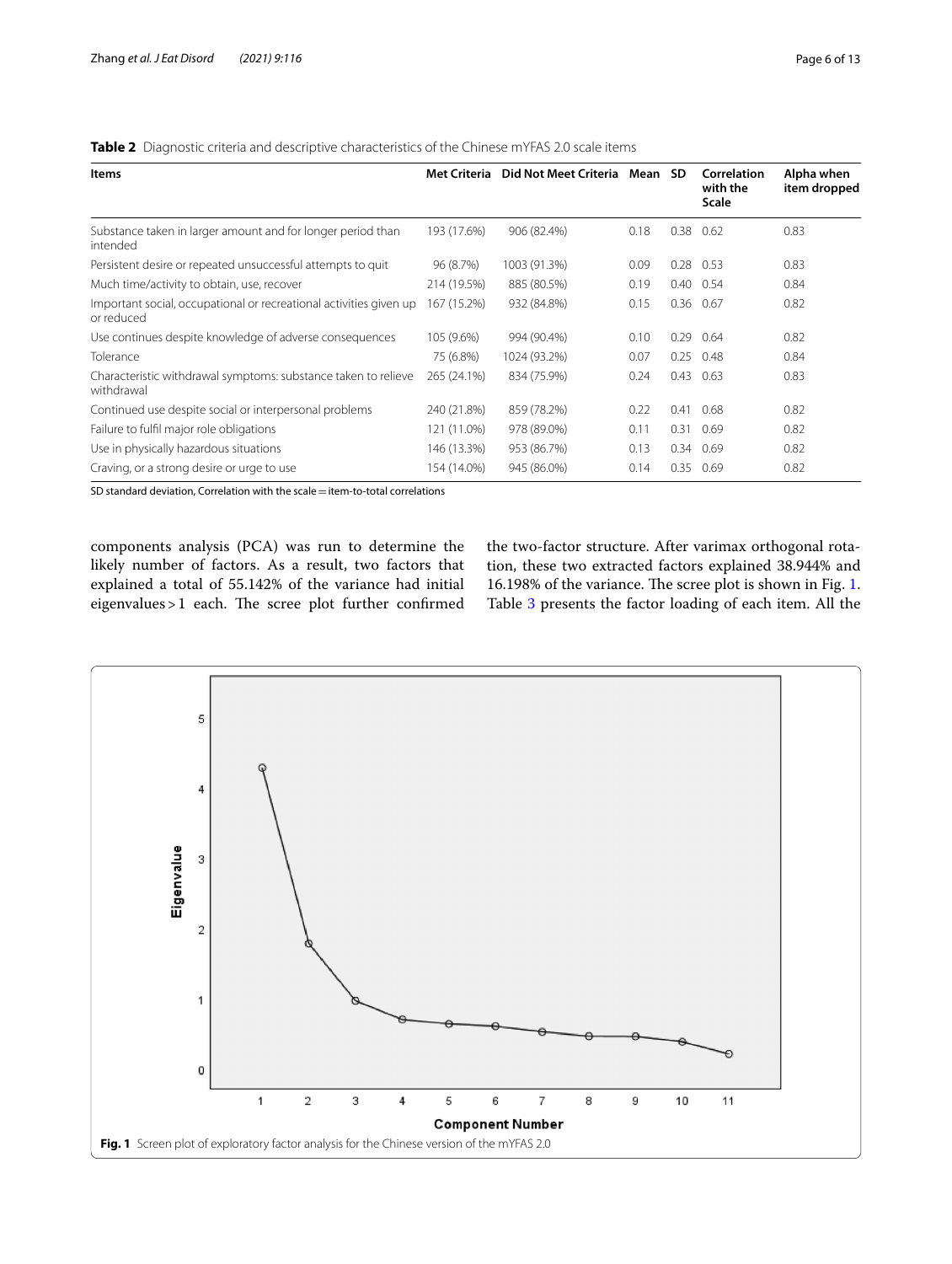|                | Items                                                                                                                                | Factor 1 | Factor 2 |
|----------------|--------------------------------------------------------------------------------------------------------------------------------------|----------|----------|
| Q1             | I ate to the point where I felt physically ill                                                                                       | 0.710    | 0.144    |
| Q <sub>2</sub> | I spent more time feeling sluggish or tired from overeating                                                                          | 0.687    | $-0.017$ |
| Q4             | If I had emotional problems because I had not eaten certain foods, I would eat those foods to feel better                            | 0.666    | 0.217    |
| Q11            | I tried and failed to cut down on or stop eating certain foods                                                                       | 0.640    | 0.014    |
| Q10            | I had such strong urges to eat certain foods that I could not think of anything else                                                 | 0.636    | 0.366    |
| Q8             | I kept eating in the same way even though my eating caused emotional problems                                                        | 0.618    | 0.351    |
| Q9             | Eating the same amount of food did not give me as much enjoyment as it used to                                                       | 0.514    | 0.120    |
| O7             | My overeating got in the way of me taking care of my family or doing household chores                                                | 0.065    | 0.898    |
| O12            | I was so distracted by eating that I could have been hurt (e.g., when driving a car, crossing the street and<br>operating machinery) | 0.108    | 0.885    |
| O <sub>3</sub> | I avoided work, school or social activities because I was afraid I would overeat there                                               | 0.159    | 0.775    |
| O13            | My friends or family were worried about how much I overate                                                                           | 0.300    | 0.723    |

<span id="page-6-0"></span>**Table 3** Factor loadings of the Chinese mYFAS 2.0 (n = 541; salient factor loadings are indicated in italics.)

<span id="page-6-1"></span>**Table 4** Confrmatory factor analysis of the Chinese mYFAS 2.0 scale with diferent factor structures

| Model          | ₩.      | df | $x^2/df$ | CFI   | TLI   | <b>SRMR</b> | <b>RMSEA [90% CI]</b>  |
|----------------|---------|----|----------|-------|-------|-------------|------------------------|
| M <sup>1</sup> | 425.365 | ΔΔ | 9.667    | 0.812 | 0.765 | 0.081       | $0.125[0.114 - 0.136]$ |
| M <sub>2</sub> | 26.108  | 43 | 2.933    | 0.959 | 0.948 | 0.042       | 0.059[0.047-0.071]     |

χ2, chi-square; df, degrees of freedom; CFI, comparative ft index; TLI, Tucker-Lewis index; SRMR, standardized root mean residual; RMSEA, root mean square error of approximation; 90% CI, 90% confdence interval; M1, one-factor structure model; M2, two-factor model

correlation coefficients were more prominent than  $0.50$ and statistically signifcant at *P*<0.01. According to the characteristics and meanings of each factor, combined with the diagnostic criteria of SUD in the DSM-5 chapter on substances and related addiction disorders [\[33](#page-11-31)]. Examination of the meaning in the items of the two factors revealed additional dimensions of the mYFAS 2.0 in China. After discussion by the research team, it was decided to name these two dimensions "behavioural symptoms of food addiction" and "adverse consequences of food addiction".

A CFA was performed on Sample 2 ( $n=558$ ). The single-factor model of the original scale and the twofactor model of this study were evaluated, and the results showed that the ftting index of the two-factor model was better than that of the single-factor model (Table [4\)](#page-6-1). The structural equation model and the standardized regression coefficients of the two-factor model of the mYFAS 2.0 appear in Fig. [2.](#page-6-2)

# **Discriminant validity**

Through CFA to compare the degree of fit of different models, the results are shown in Table  $4$ . The overall fit of the two-factor model used in this study is good, and the ftting efect is better than the single-factor model,



<span id="page-6-2"></span>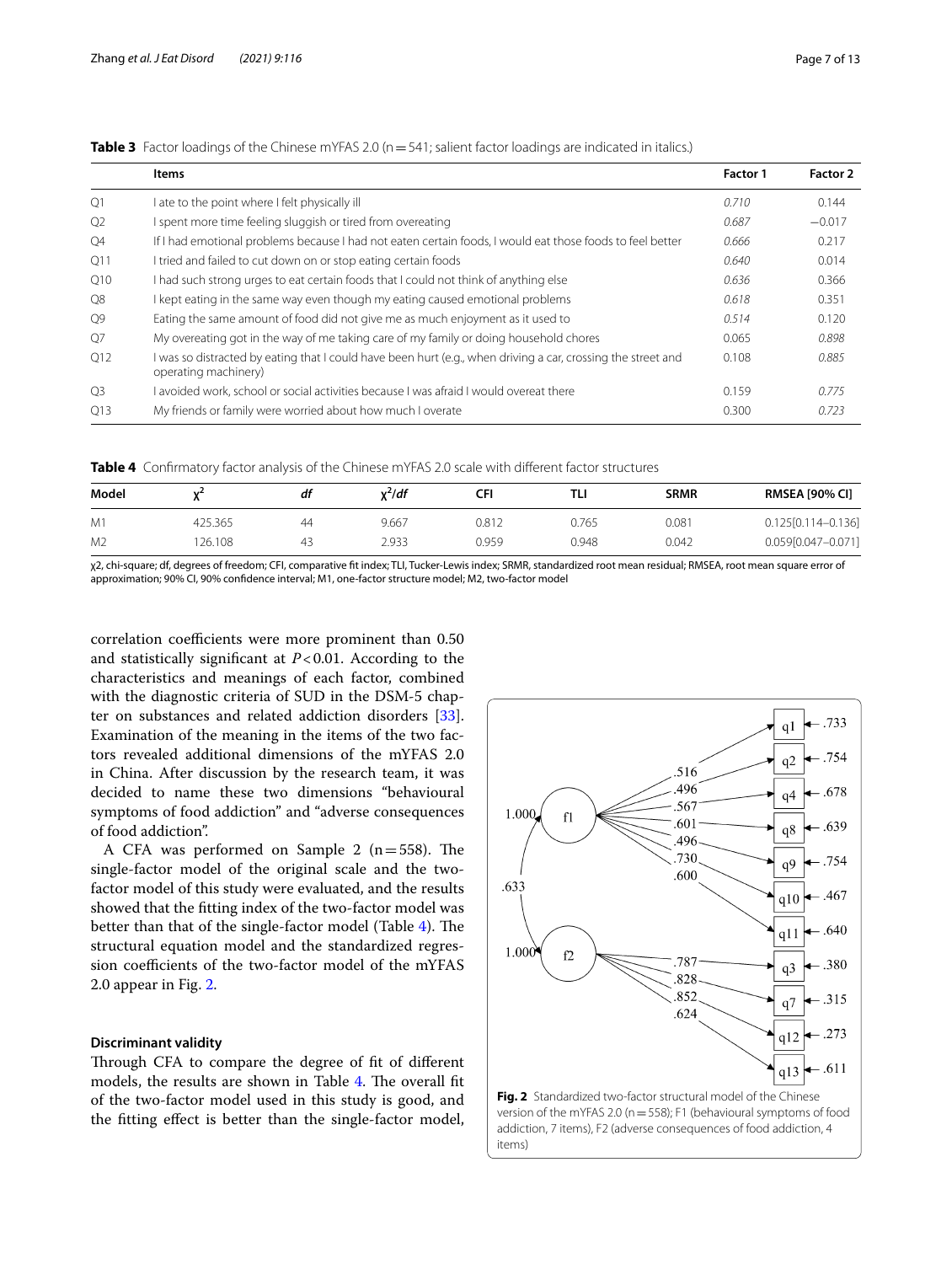indicating that the variables have good discriminative validity [\[57\]](#page-12-14).

#### **Content validity**

The item-to-total correlations ranged between 0.48 and 0.69 (which are shown in Table [2](#page-5-0)), the diference was statistically significant. The content validity of the Chinese version of mYFAS 2.0 was evaluated by expert evaluation [[58\]](#page-12-15). The expert group is composed of  $7$  experts, including 3 psychology experts, 2 nursing experts profcient in both Chinese and English, and 2 psychiatrists. The content validity analysis result shows that the I-CVI of mYFAS 2.0 is 0.860–1.000, and the S-CVI / Ave is 0.946, which has good content validity.

# **Food addiction prevalence and sociodemographic diferences**

The Chinese mYFAS 2.0-diagnosed food addiction symptom count was  $1.616$  (SD = 2.388; range = 0–11). The proportions of the subjects who met the threshold for each diagnostic criterion ranged from 6.8 to 24.1% (Table [2\)](#page-5-0). A total of 74 (6.7%) subjects were regarded as having food addiction: 13 (1.2%) received a mild diagnosis, 17 (1.5%) a moderate diagnosis, and 44 (4.0%) received a severe food addiction diagnosis using the Chinese mYFAS 2.0.

There were no significant differences in the mYFAS 2.0 scores between men and women or between grade levels. However, there were statistically signifcant diferences in dieting ideas for weight loss, alcohol use, and tobacco use. The specific results are shown in Table [5.](#page-7-0) Table [6](#page-7-1) presents the factors associated with the mYFAS 2.0 symptom score: the mYFAS 2.0 symptom score was positively correlated with BMI, the frequency of desires to overeat per week, and impulsivity and negatively correlated with selfesteem. The effect of different sociodemographic groups on the Chinese mYFAS 2.0 scale score was assessed by

<span id="page-7-1"></span>**Table 6** Pearson's correlations between the mYFAS 2.0 symptom count and BMI, desire to overeat, self-esteem and impulsivity

|                               |           |           | з                                 | 4             |  |
|-------------------------------|-----------|-----------|-----------------------------------|---------------|--|
| 1. mYFAS 2.0 symptom<br>count |           |           |                                   |               |  |
| 2. BMI                        | $0.180**$ |           |                                   |               |  |
| 3. Desire to overeat          | $0.343**$ | $0.043 -$ |                                   |               |  |
| 4. Self-Esteem                |           |           | $-0.263***$ $-0.043$ $-0.137**$ - |               |  |
| 5. Impulsiveness              | $0.268**$ |           | $0.045*0.190**$                   | $-0.551***$ - |  |

mYFAS 2.0: modifed Yale Food Addiction Scale 2.0; BMI, body mass index; Self-Esteem: the Self-Esteem Scale; Impulsiveness: the Barratt Impulsiveness Scale Brief Version; the desire to overeat: the frequency of desires to overeat per week; \*\* *p*<0.01; \* *p*<0.05

**M SD t**|F *p*-value **Pairwise differences**<sup>a</sup> *Sex* 0.819 0.366 1. male 2.49 2. female 2.36 *Grade* 0.595 0.619 Freshman 1.37 2.55 Sophomore 2.36 Junior 1.66 2.41 Senior 2.42 *Dieting ideas for weight loss* 7.219 **0.000** Had dieted or are dieting to lose weight (1)  $1.98$  2.58  $2.58$  (1)  $\geq$  (1)  $\geq$  (3), (4) Had dieting ideas but did not implement (2) 1.61 2.40 Did not have dieting ideas (3) 1.27 2.22 Resisted dieting (4) 0.95 1.47 *Smoking* 4.361 **0.013**  $N$ o (1) (3)  $1.56$  2.35 (1) (3)  $(3)$ Yes, less than once a day (2)  $2.44$  2.44 3.13 Yes, every day (3) 2.49 2.57 *Drinking* 10.763 **0.000** No (1)  $1.52$  2.30 (1), (2) < (3)  $(3)$ Yes, less than once a day (2) 1.79 2.51 Yes, every day (3) 3.21 3.22

<span id="page-7-0"></span>**Table 5** Comparison of the Chinese mYFAS 2.0 scores of subjects with different characteristics

M, mean; SD, standard deviation; t, t-test; F, analysis of variance; Bold values correspond to statistically significant correlations (p <0.05); Pairwise<sup>a</sup> differences were *p*<0.05 (Bonferroni corrected)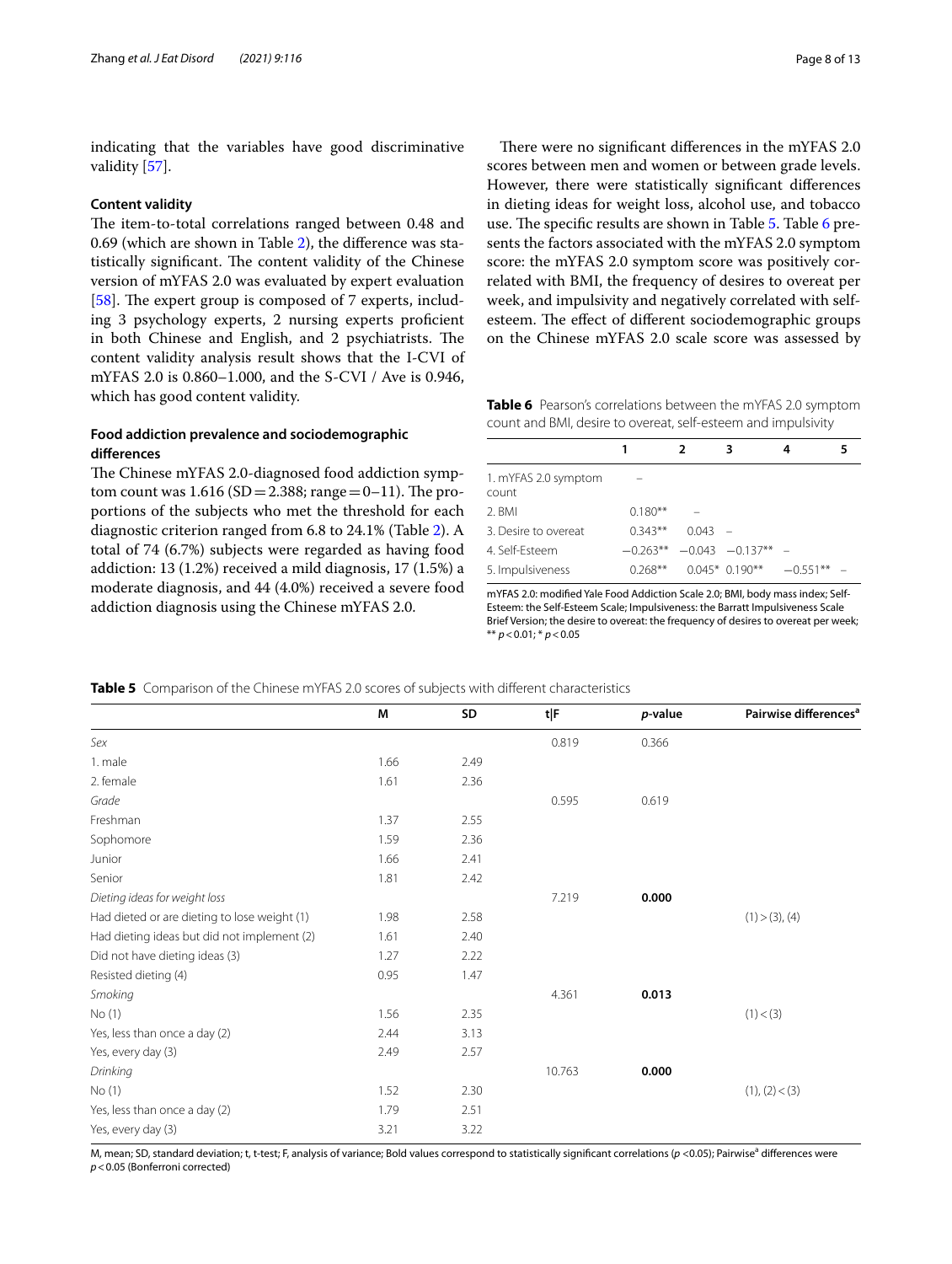linear regression. The sociodemographic groups were considered categorical predictors (with one category being the reference group), and the Chinese mYFAS 2.0 score represented the continuous outcome variable.

On the basis of the multivariate regression analysis results shown in Table [7,](#page-8-0) the mYFAS2.0 symptom count score increased by 0.081 points for each oneunit increase in BMI and 0.302 points for each one-unit increase in the number of binge-eating episodes per week. In terms of dieting ideas for weight loss, the Chinese mYFAS 2.0 symptom count scores of the respondents who resisted dieting and the group that did not have dieting ideas were signifcantly lower than the Chinese mYFAS 2.0 symptom count scores of the group who had dieted or were dieting to lose weight, and the results were statistically significant. There were no significant differences in the mYFAS 2.0 symptom count scores between the tobacco use groups or the alcohol use groups. The degrees of self-esteem and impulsivity were correlated with the symptom count scores. With every increase of one SD in the self-esteem scale, the Chinese mYFAS 2.0 score decreased by 0.145 SD. 0.117 SD increased the score of the Chinese mYFAS 2.0 for each increase of one SD in the BIS-8 scale.

# **Discussion**

This study shows that the Chinese mYFAS 2.0 scale has a two-factor structural solution and has good psychometric characteristics. The reliability analysis results of this study showed that the internal consistency coefficient of the scale meets the statistical requirements, and the Chinese mYFAS 2.0 test–retest reliability was good, indicating that the scale has good stability over time. Furthermore, the Chinese mYFAS 2.0 has good construct validity, discriminant validity and content validity.

A two-factor structure of the mYFAS 2.0 was confrmed as the best solution for the scale through CFA, which is diferent from the single-dimensional theoretical conception of the original scale [\[35](#page-11-33), [40](#page-11-35)]. First, during the translation process, items that did not conform to Chinese expression habits were adjusted and cross-culturally adjusted, which afected the original structure of the scale to a certain extent. Second, this diference may be related to the sample population and region. Our survey samples were mainly in Northeast China. Therefore, people in different regions may have diferent subjective experiences of food addiction and understandings of the concept of food addiction. Other possible reasons for the diference are the diferent living habits, eating habits, and cultures. China has a vast territory and diferent dietary compositions. Our samples were mainly in Northeast China, where the diet is high in salt, sugar, and fat [\[59](#page-12-16)]. A survey of geographic diferences in the prevalence of obesity

<span id="page-8-0"></span>**Table 7** Results of multiple linear regression models of factors influencing the Chinese mYFAS 2.0 scores of subjects with different characteristics

|                                              | B         | Std. Error | <b>Beta</b> | t        | P     |
|----------------------------------------------|-----------|------------|-------------|----------|-------|
| Dieting ideas for weight loss                |           |            |             |          |       |
| Had dieted or are dieting to lose weight (1) | Reference |            |             |          |       |
| Had dieting ideas but did not implement (2)  | $-0.348$  | 0.156      | $-0.068$    | $-2.237$ | 0.026 |
| Did not have dieting ideas (3)               | $-0.378$  | 0.172      | $-0.067$    | $-2.194$ | 0.028 |
| Resisted dieting (4)                         | $-0.643$  | 0.259      | $-0.072$    | $-2.484$ | 0.013 |
| Smoking                                      |           |            |             |          |       |
| No(1)                                        | Reference |            |             |          |       |
| Yes, less than once a day (2)                | 0.405     | 0.428      | 0.026       | 0.947    | 0.344 |
| Yes, every day (3)                           | 0.427     | 0.395      | 0.032       | 1.082    | 0.280 |
| Drinking                                     |           |            |             |          |       |
| No(1)                                        | Reference |            |             |          |       |
| Yes, less than once a day (2)                | 0.111     | 0.159      | 0.020       | 0.697    | 0.486 |
| Yes, every day (3)                           | 0.834     | 0.489      | 0.051       | 1.706    | 0.088 |
| BMI                                          | 0.081     | 0.015      | 0.144       | 5.275    | 0.000 |
| Desire to overeat (per week)                 | 0.302     | 0.029      | 0.287       | 10.402   | 0.000 |
| Self-Esteem                                  | $-0.077$  | 0.017      | $-0.145$    | $-4.474$ | 0.000 |
| <i>Impulsiveness</i>                         | 0.080     | 0.022      | 0.117       | 3.567    | 0.000 |

BMI, body mass index; Self-Esteem: the Self-Esteem Scale; Impulsiveness: the Barratt Impulsiveness Scale Brief Version; the desire to overeat: the frequency of desires to overeat per week; *P*, *P*-Value; Bold values correspond to statistically signifcant correlations (*p* < 0.05)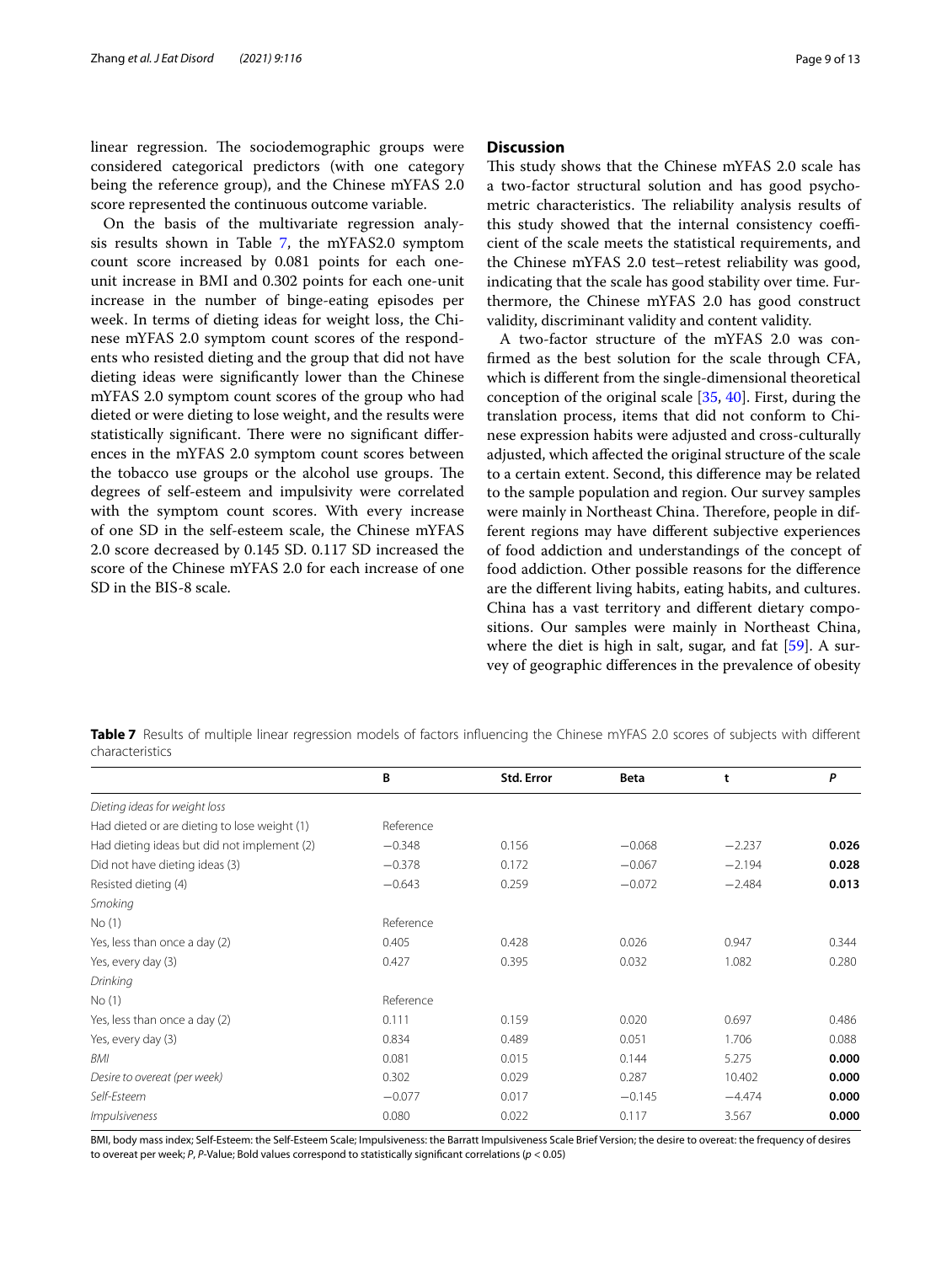in Chinese adults shows that Liaoning province was part of the high-prevalence cluster for general obesity in both sexes  $[60]$ . The dietary differences of the sample population may be an important reason for the diferent results.

From the content point of view, there are relatively reasonable explanations for various factors. The chapter on substances and related addiction disorders in the DSM-5 notes that the 11 diagnostic criteria for SUD can be divided into four groups, which are applicable to the symptoms of control damage, social damage, use risk, and pharmacological criteria [\[33\]](#page-11-31). Social damage, the second group of diagnostic criteria, corresponds to the three items in factor 2 of this study: afecting personal work, school, and social interaction (Item 3), afecting family care and housework (Item 7), and causing social or interpersonal problems (Item 13). The third group of substance use risks in SUD includes two criteria, one of which, the physical damage criterion, which corresponds to the use in physically hazardous situations (Item 12) in this study. The four items (Items  $3, 7, 12, 13$ ) of the mYFAS 2.0 in Dimension 2 represent the damage caused by food addiction, that is, the adverse consequences caused by food addictive. Another diagnostic criterion of substance use risk is that although the individual is aware of the physical or psychological problems that may be caused, the individual continues to use the substance. This criterion corresponds to Item 8 in the mYFAS 2.0 and belongs to factor 1 in this study. The connotations of the seven items in Dimension 1 (Items 1, 2, 4, 8, 9, 10, 11, which are shown in Table [3](#page-6-0)) are the performance of food addiction in daily life, and they are all behaviour-related symptoms. Based on the analysis of the item's specifc content and factor connotation, the research team believes that dividing it into two factors is more in line with the Chinese cultural background, and the two factors are named "behavioural symptoms of food addiction" and "adverse consequences of food addiction."

The mYFAS 2.0-diagnosed food addiction prevalence was 6.7% in our subjects. Similar fndings were reported using the mYFAS 2.0 with Italian undergraduate students (5.7%) [\[37](#page-11-36)] and France's non-clinical population (6.4%) [[39\]](#page-11-38). In addition, studies using the mYFAS in large samples from six Asian countries/regions (6.2%) [\[61](#page-12-18)] and a previous study using the original version of the YFAS in normal-schools in China (6.91%) [\[62\]](#page-12-19) also reported similar prevalence rates. The characteristics of the subjects in these studies have certain similarities, which may explain the similar prevalence.

In this study, BMI showed small, positive associations with the mYFAS 2.0 symptom scores. Similar fndings have been found in many studies. For example, in the original scale, the correlation between the total symptom count score and BMI was 0.23 [[35\]](#page-11-33), and the correlation between the total symptom count score and BMI in the Italian and French YFAS 2.0 versions was 0.168 and 0.29 [[63\]](#page-12-20), respectively. Additionally, a previous survey using the YFAS in China showed that the correlation between the symptom count and BMI was 0.134 [[62\]](#page-12-19). Compared with people without food addiction, the obesity measurements of body mass index, weight, body fat, and trunk fat of people with food addiction are higher  $[13]$  $[13]$ . The reason is that foodaddicted individuals eat faster than non-food-addicted individuals and consume more total calories, which makes these individuals more likely to develop obesity  $[64]$  $[64]$  $[64]$ . A. Meule found that approximately 15–25% of obese individuals are food addicts [\[65](#page-12-22)]. Moreover, obese individuals often experience dissatisfaction with their body images, and these negative emotions may induce more serious food addiction behaviours [\[45](#page-12-23)].

This study shows that the idea of dieting to lose weight can have an impact on food addiction. Participants who have implemented or are implementing the idea of dieting to lose weight are more likely to be addicted to food. Dietary restriction is considered to be an essential background factor related to food addiction [\[66](#page-12-24)]. However, there are some inconsistencies in the relationships between food addiction, dietary restriction, and weight in existing studies. A. Meule pointed out: "The broad concept that dieting causes people to crave food has been oversimplifed [\[67](#page-12-25)]." Some studies have shown that for chronic dieters who have been concerned about weight and weight loss for a long time, only a few achieve longterm weight loss success  $[68]$ . The survey also found that the food addiction rate of obese people who seek weightloss treatment is signifcantly higher than that of obese people who are not concerned about obesity [[65\]](#page-12-22), and the probability reaches  $30-50\%$  [\[31](#page-11-29)]. Dieting is stressful [\[69](#page-12-27)], which may explain why engaging in dieting behaviours aimed at losing weight can actually have the opposite efect [\[68,](#page-12-26) [70\]](#page-12-28). In contrast, many previous studies have shown that food addiction symptoms are signifcantly reduced after weight loss treatment. Although short-term deprivation can increase people's cravings for avoided foods, long-term restrictions can lead to reduced food cravings [\[71](#page-12-29)]. Given the complexity of these fndings, more research is needed to identify interventions for long-term changes in food addiction and to elucidate the associations between problem foods, food addiction, and weight.

In our study, the desire to overeat was positively correlated with the mYFAS 2.0 symptom count scores: the more frequent binge eating, the greater the possibility of food addiction. DiFeliceantonio et al. reported that the addictive response to ultra-processed foods might be a relevant contributor to bingeing [\[72\]](#page-12-30). Studies have shown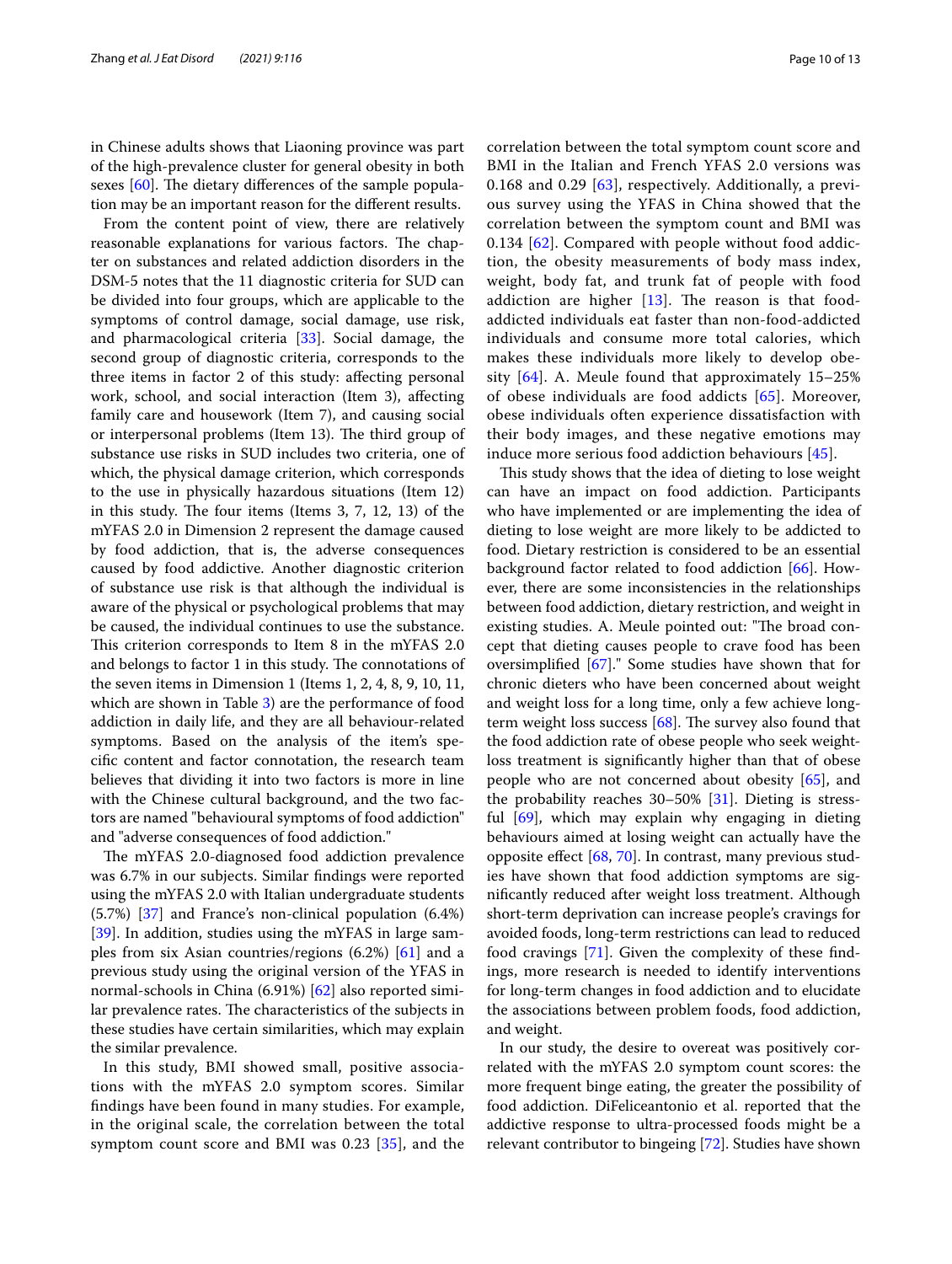that scores on the mYFAS 2.0 are strongly associated with binge eating episodes and binge eating symptoms [\[35,](#page-11-33) [37](#page-11-36), [40\]](#page-11-35). Moreover, Brunault et al. used both the short and full YFAS 2.0 in non-clinical and clinical French-speaking samples, which confrmed that the severity of food addiction was related to more severe binge eating symptoms [[39\]](#page-11-38).

We found a negative correlation between the mYFAS 2.0 score and self-esteem: the lower the self-esteem scale score, the higher the summary score of the mYFAS 2.0. Self-esteem is defned as a person's attitude towards himself or herself, and it may afect quality of life and health [[73\]](#page-12-31). Some previous studies have shown that self-esteem is related to eating disorders, and high self-esteem plays an essential role in preventing eating disorders and physical dissatisfaction [[74](#page-12-32)]. Individuals with low self-esteem tend to have low self-control [\[75](#page-12-33)], and food addiction itself is an unhealthy eating state [[76\]](#page-12-34). On the other hand, individuals with food addiction are more sensitive than people without food addiction when facing negative evaluations about weight, which may reduce their self-esteem levels [[77\]](#page-12-35).

The results of this study show that the mYFAS 2.0 score and personal impulsivity are positively correlated: the higher the impulsivity score, the higher the total score of mYFAS 2.0. Most food addiction may be caused by impulsive behaviours caused by the loss of neural signal control, environmental conditions, and psychological dependence on food  $[78]$  $[78]$ . Thomsen and Callesen reported the role of trait impulses in multiple diseases associated with multiple addictions  $[79]$  $[79]$  $[79]$ . The findings of Chloe Kidd suggest that trait impulsivity may contribute to food addiction in adolescents [\[80](#page-12-38)]. An emerging body of evidence indicates that multidimensional elements of impulsivity are unique risk factors for food addiction [[81\]](#page-12-39).

Several limitations should be taken into account when interpreting the fndings of this study. First, the sample was conveniently obtained. There was a high proportion of female participants in our sample, which may limit the generalizability to other populations. Further investigation from the angle of sex variations could offer valuable insights. Therefore, future studies should assess the reliability and validity of the mYFAS 2.0 in other populations (such as community populations, obese populations, and populations of people with clinical eating disorders) and assess the size and characteristics of the prevalence of food addiction among diferent samples. Second, bias was inevitable because of the self-reporting nature of this investigation. Furthermore, we used a question to ask about the frequency of binge eating per week but did not use an efective tool to assess binge eating, which may limit the comparison of our results with others.

# **Conclusion**

The Chinese version of the mYFAS 2.0, supporting a twofactor structure, turned out to be reliable; therefore, it can be used as a short method of food addiction screening. Food addiction is associated with BMI, the idea of dieting to lose weight, the desire to overeat, self-esteem, and impulsivity. Future research should be encouraged to examine the psychometric properties of this translated mYFAS 2.0 across diferent groups in China. In addition, the potential predictors of food addiction should be further determined.

#### **Abbreviations**

mYFAS 2.0: The Modifed Yale Food Addiction Scale Version 2.0; HP: Highly processed; BIS-8: The Barratt Impulsivity Scale; SES: The Self-Esteem Scale; BMI: Body Mass Index; PCA: Principal components analysis; SUD: Substance use disorder; ICC: Intraclass correlation coefficient.

#### **Supplementary Information**

The online version contains supplementary material available at [https://doi.](https://doi.org/10.1186/s40337-021-00471-z) [org/10.1186/s40337-021-00471-z.](https://doi.org/10.1186/s40337-021-00471-z)

<span id="page-10-1"></span><span id="page-10-0"></span>**Additional fle 1: Appendix 1.** The Chinese version of the modifed Yale Food Addiction Scale 2.0

**Additional fle 2: Appendix 2.** The scoring of the modifed Yale Food Addiction Scale 2.0

#### **Acknowledgements**

We appreciate the undergraduate students and counselors who helped us in conducting this research, and we would like to thank Drs. Schulte and Dr. Gearhardt, the authors of the modifed Yale Food Addiction Scale 2.0, for providing us the tool and for their encouragement.

#### **Authors' contributions**

All the authors conceived the study; CL designed this study. HZ wrote this article. YG, HY, and SL collected data and were mentoring the work on the article. HZ, XY, and LW performed data analysis. CL and TT revised this article. The authors read and approved the fnal manuscript.

#### **Funding**

This work was supported by the department of science and technology of Liaoning province [No. 201602297].

#### **Availability of data and materials**

The data set is available from the corresponding author upon reasonable request.

#### **Declarations**

#### **Ethics approval and consent to participate**

All procedures performed in studies involving human participants were in accordance with the ethical standards of the Ethics Committee of the Jinzhou Medical University (JZMULL2021009) and with the 1964 Helsinki declaration and its later amendments or comparable ethical standards. Informed consent was obtained from all participants included in the study.

#### **Consent for publication**

This article is original and has never been submitted or published elsewhere. All the authors have checked this fnal manuscript and approved to submit it.

#### **Competing interests**

The authors declare that they have no competing interests.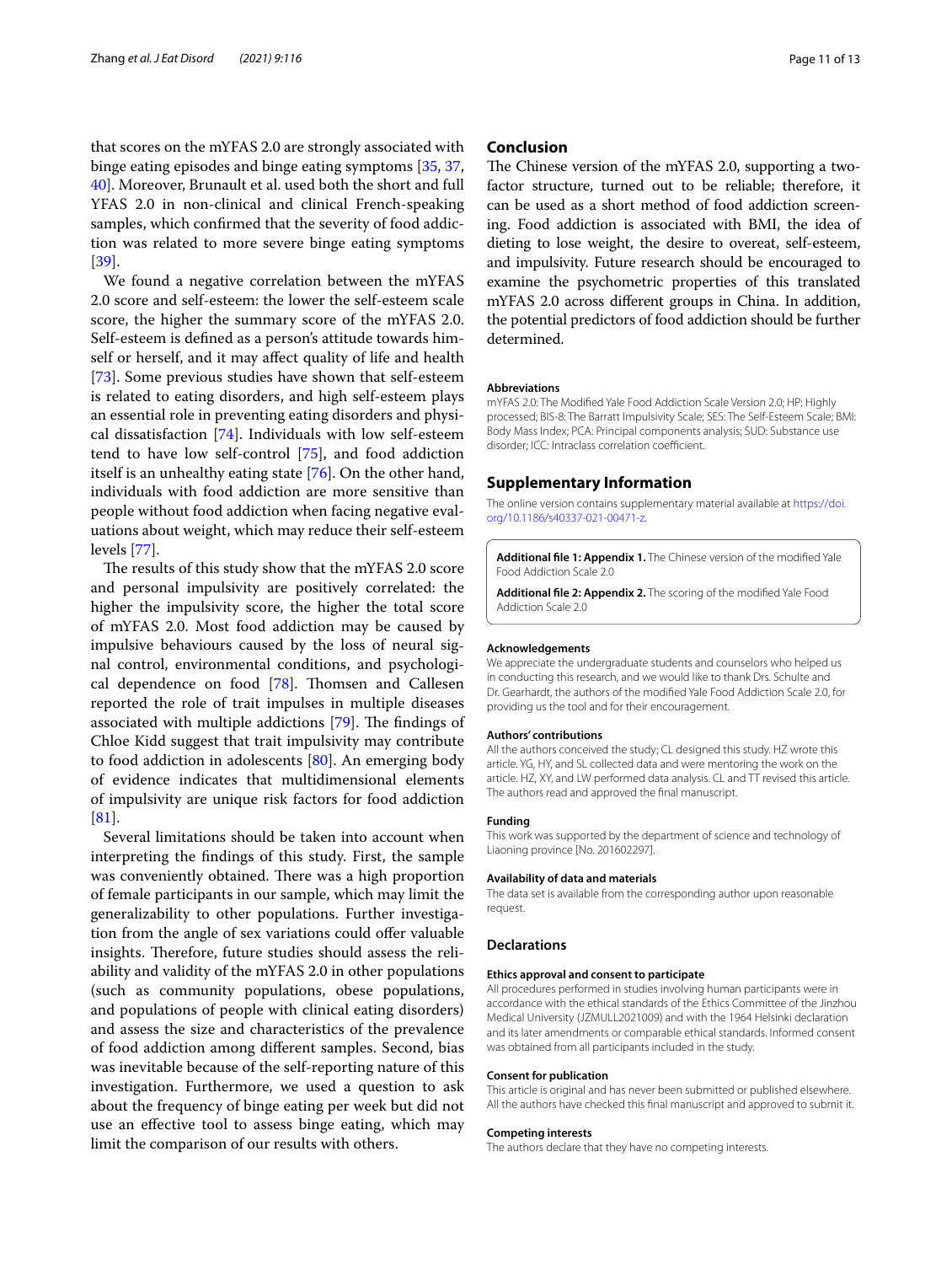Received: 22 May 2021 Accepted: 6 September 2021

#### **References**

- <span id="page-11-0"></span>1. Hauck C, Cook B, Ellrott T. Food addiction, eating addiction and eating disorders. Proc Nutr Soc. 2020;79(1):103–12. [https://doi.org/10.1017/](https://doi.org/10.1017/S0029665119001162) [S0029665119001162.](https://doi.org/10.1017/S0029665119001162)
- <span id="page-11-1"></span>2. Gupta A, Osadchiy V, Mayer EA. Brain–gut–microbiome interactions in obesity and food addiction. Nat Rev Gastroenterol Hepatol. 2020;17(11):655–72. <https://doi.org/10.1038/s41575-020-0341-5>.
- <span id="page-11-2"></span>Schulte EM, Avena NM, Gearhardt AN. Which foods may be addictive? The roles of processing, fat content, and glycemic load. PLoS ONE. 2015;10(2):e0117959. [https://doi.org/10.1371/journal.pone.0117959.](https://doi.org/10.1371/journal.pone.0117959)
- <span id="page-11-3"></span>4. Lindgren E, Gray K, Miller G, Tyler R, Wiers CE, Volkow ND, et al. Food addiction: a common neurobiological mechanism with drug abuse. Front Biosci (Landmark Ed). 2018;23:811–36. <https://doi.org/10.2741/4618>.
- <span id="page-11-4"></span>5. Ferrario CR. Food addiction and obesity. Neuropsychopharmacology. 2017;42(1):361. <https://doi.org/10.1038/npp.2016.221>.
- <span id="page-11-5"></span>6. Jiménez-Murcia S, Agüera Z, Paslakis G, et al. Food addiction in eating disorders and obesity: analysis of clusters and implications for treatment. Nutrients. 2019;11(11):2633. [https://doi.org/10.3390/nu11112633.](https://doi.org/10.3390/nu11112633)
- <span id="page-11-6"></span>7. Swinburn BA, Kraak VI, Allender S, et al. The global syndemic of obesity, undernutrition, and climate change: the Lancet Commission report. Lancet. 2019;393(10173):791–846. [https://doi.org/10.1016/S0140-6736\(18\)](https://doi.org/10.1016/S0140-6736(18)32822-8) [32822-8.](https://doi.org/10.1016/S0140-6736(18)32822-8)
- <span id="page-11-7"></span>8. Wang L, Zhou B, Zhao Z, et al. Body-mass index and obesity in urban and rural China: fndings from consecutive nationally representative surveys during 2004–18. Lancet. 2021;398(10294):53–63. [https://doi.org/10.1016/](https://doi.org/10.1016/S0140-6736(21)00798-4) [S0140-6736\(21\)00798-4](https://doi.org/10.1016/S0140-6736(21)00798-4).
- <span id="page-11-8"></span>9. Hebebrand J, Albayrak Ö, Adan R, et al. "Eating addiction", rather than "food addiction", better captures addictive-like eating behavior. Neurosci Biobehav Rev. 2014;47:295–306. [https://doi.org/10.1016/j.neubiorev.2014.](https://doi.org/10.1016/j.neubiorev.2014.08.016) [08.016](https://doi.org/10.1016/j.neubiorev.2014.08.016).
- <span id="page-11-9"></span>10. Hebebrand J, Gearhardt AN. The concept of "food addiction" helps inform the understanding of overeating and obesity: NO. Am J Clin Nutr. 2021;113(2):268–73. <https://doi.org/10.1093/ajcn/nqaa344>.
- <span id="page-11-10"></span>11. Finlayson G. Food addiction and obesity: unnecessary medicalization of hedonic overeating. Nat Rev Endocrinol. 2017;13(8):493–8. [https://doi.](https://doi.org/10.1038/nrendo.2017.61) [org/10.1038/nrendo.2017.61.](https://doi.org/10.1038/nrendo.2017.61)
- <span id="page-11-11"></span>12. Fletcher PC, Kenny PJ. Food addiction: a valid concept? Neuropsychopharmacology. 2018;43(13):2506–13. [https://doi.org/10.1038/](https://doi.org/10.1038/s41386-018-0203-9) [s41386-018-0203-9.](https://doi.org/10.1038/s41386-018-0203-9)
- <span id="page-11-12"></span>13. Cope EC, Gould E. New evidence linking obesity and food addiction. Biol Psychiatry. 2017;81(9):734–6. [https://doi.org/10.1016/j.biopsych.2017.02.](https://doi.org/10.1016/j.biopsych.2017.02.1179) [1179](https://doi.org/10.1016/j.biopsych.2017.02.1179).
- <span id="page-11-13"></span>14. Carter A, Hardman CA, Burrows T. Food addiction and eating addiction: scientifc advances and their clinical, social and policy implications. Nutrients. 2020;12(5):1485.<https://doi.org/10.3390/nu12051485>.
- 15. Constant A, Moirand R, Thibault R, Val-Laillet D. Meeting of minds around food addiction: insights from addiction medicine, nutrition, psychology, and neurosciences. Nutrients. 2020;12(11):3564. [https://doi.org/10.3390/](https://doi.org/10.3390/nu12113564) [nu12113564.](https://doi.org/10.3390/nu12113564)
- <span id="page-11-14"></span>16. Cassin SE, Sockalingam S. Advances and future directions in the clinical utility of food addiction. Nutrients. 2021;13(2):708. [https://doi.org/10.](https://doi.org/10.3390/nu13020708) [3390/nu13020708](https://doi.org/10.3390/nu13020708).
- <span id="page-11-15"></span>17. Schulte EM, Wadden TA, Allison KC. An evaluation of food addiction as a distinct psychiatric disorder. Int J Eat Disord. 2020;53(10):1610–22. [https://](https://doi.org/10.1002/eat.23350) [doi.org/10.1002/eat.23350](https://doi.org/10.1002/eat.23350).
- <span id="page-11-16"></span>Zobel EH, Hansen TW, Rossing P, von Scholten BJ. Global changes in food supply and the obesity epidemic. Curr Obes Rep. 2016;5(4):449–55. [https://doi.org/10.1007/s13679-016-0233-8.](https://doi.org/10.1007/s13679-016-0233-8)
- <span id="page-11-17"></span>19. Gearhardt AN, Hebebrand J. The concept of "food addiction" helps inform the understanding of overeating and obesity: YES. Am J Clin Nutr. 2021;113(2):263–7. [https://doi.org/10.1093/ajcn/nqaa343.](https://doi.org/10.1093/ajcn/nqaa343)
- <span id="page-11-18"></span>20. Schiestl ET, Rios JM, Parnarouskis L, Cummings JR, Gearhardt AN. A narrative review of highly processed food addiction across the lifespan. Prog Neuropsychopharmacol Biol Psychiatry. 2021;106: 110152. [https://doi.](https://doi.org/10.1016/j.pnpbp.2020.110152) [org/10.1016/j.pnpbp.2020.110152.](https://doi.org/10.1016/j.pnpbp.2020.110152)
- <span id="page-11-19"></span>21. Gearhardt AN. Commentary on Minhas et al.: food addiction—the role of substance and environmental factors. Addiction. 2021. [https://doi.org/10.](https://doi.org/10.1111/add.15588.10.1111/add.15588) [1111/add.15588.10.1111/add.15588](https://doi.org/10.1111/add.15588.10.1111/add.15588).
- <span id="page-11-20"></span>22. Lustig RH. Ultraprocessed food: addictive, toxic, and ready for regulation. Nutrients. 2020;12(11):3401. [https://doi.org/10.3390/nu12113401.](https://doi.org/10.3390/nu12113401)
- <span id="page-11-21"></span>23. Popkin BM, Hawkes C. Sweetening of the global diet, particularly beverages: patterns, trends, and policy responses. Lancet Diabetes Endocrinol. 2016;4(2):174–86. [https://doi.org/10.1016/S2213-8587\(15\)00419-2.](https://doi.org/10.1016/S2213-8587(15)00419-2)
- <span id="page-11-22"></span>24. Casperson SL, Lanza L, Albajri E, Nasser JA. Increasing chocolate's sugar content enhances its psychoactive effects and intake. Nutrients. 2019;11(3):596. [https://doi.org/10.3390/nu11030596.](https://doi.org/10.3390/nu11030596)
- <span id="page-11-23"></span>25. Wenzel KR, Weinstock J, McGrath AB. The clinical signifcance of food addiction. J Addict Med. 2020;14(5):e153–9. [https://doi.org/10.1097/ADM.](https://doi.org/10.1097/ADM.0000000000000626) [0000000000000626](https://doi.org/10.1097/ADM.0000000000000626).
- <span id="page-11-24"></span>26. Frank J, Gupta A, Osadchiy V, Mayer EA. Brain–gut–microbiome interactions and intermittent fasting in obesity. Nutrients. 2021;13(2):584. [https://doi.org/10.3390/nu13020584.](https://doi.org/10.3390/nu13020584)
- <span id="page-11-25"></span>27. Dong TS, Mayer EA, Osadchiy V, et al. A distinct brain–gut–microbiome profle exists for females with obesity and food addiction. Obesity (Silver Spring). 2020;28(8):1477–86. [https://doi.org/10.1002/oby.22870.](https://doi.org/10.1002/oby.22870)
- <span id="page-11-26"></span>28. Penzenstadler L, Soares C, Karila L, Khazaal Y. Systematic review of food addiction as measured with the Yale Food Addiction Scale: implications for the food addiction construct. Curr Neuropharmacol. 2019;17(6):526– 38. [https://doi.org/10.2174/1570159X16666181108093520.](https://doi.org/10.2174/1570159X16666181108093520)
- <span id="page-11-27"></span>29. Meule A, Gearhardt AN. Ten years of the Yale Food Addiction Scale: a review of version 2,0. Curr Addict Rep. 2019;6(285):218–28.
- <span id="page-11-28"></span>30. Pursey KM, Stanwell P, Gearhardt AN, Collins CE, Burrows TL. The prevalence of food addiction as assessed by the Yale Food Addiction Scale: a systematic review. Nutrients. 2014;6(10):4552–90. [https://doi.org/10.3390/](https://doi.org/10.3390/nu6104552) [nu6104552](https://doi.org/10.3390/nu6104552).
- <span id="page-11-29"></span>31. Meule A, Gearhardt AN. Five years of the Yale Food Addiction Scale: taking stock and moving forward. Curr Addict Rep. 2014;1(3):193–205.
- <span id="page-11-30"></span>32. Flint AJ, Gearhardt AN, Corbin WR, Brownell KD, Field AE, Rimm EB. Foodaddiction scale measurement in 2 cohorts of middle-aged and older women. Am J Clin Nutr. 2014;99(3):578–86. [https://doi.org/10.3945/ajcn.](https://doi.org/10.3945/ajcn.113.068965) [113.068965.](https://doi.org/10.3945/ajcn.113.068965)
- <span id="page-11-31"></span>33. American Psychiatric Association. Diagnostic and statistical manual of mental disorders: DSM-5. Washington, DC: American Psychiatric Association; 2013.
- <span id="page-11-32"></span>34. Gearhardt AN, Corbin WR, Brownell KD. Development of the Yale Food Addiction Scale Version 20. Psychol Addict Behav. 2016;30(1):113–21. [https://doi.org/10.1037/adb0000136.](https://doi.org/10.1037/adb0000136)
- <span id="page-11-33"></span>35. Schulte EM, Gearhardt AN. Development of the Modifed Yale Food Addiction Scale Version 2.0. Eur Eat Disord Rev. 2017;25(4):302–8. [https://](https://doi.org/10.1002/erv.2515) [doi.org/10.1002/erv.2515.](https://doi.org/10.1002/erv.2515)
- <span id="page-11-34"></span>36. Nunes-Neto PR, Köhler CA, Schuch FB, et al. Psychometric properties of the modifed Yale Food Addiction Scale 2.0 in a large Brazilian sample. Braz J Psychiatry. 2018;40(4):444–8. [https://doi.org/10.1590/](https://doi.org/10.1590/1516-4446-2017-2432) [1516-4446-2017-2432.](https://doi.org/10.1590/1516-4446-2017-2432)
- <span id="page-11-36"></span>37. Imperatori C, Fabbricatore M, Lester D, et al. Psychometric properties of the modifed Yale Food Addiction Scale Version 2.0 in an Italian nonclinical sample. Eat Weight Disord. 2019;24(1):37–45. [https://doi.org/10.](https://doi.org/10.1007/s40519-018-0607-x) [1007/s40519-018-0607-x.](https://doi.org/10.1007/s40519-018-0607-x)
- <span id="page-11-37"></span>38. Pipová H, Kaščáková N, Fürstová J, Tavel P. Development of the Modifed Yale Food Addiction Scale Version 2.0 summary version in a representative sample of Czech population. J Eat Disord. 2020;8:16. [https://doi.org/](https://doi.org/10.1186/s40337-020-00292-6) [10.1186/s40337-020-00292-6](https://doi.org/10.1186/s40337-020-00292-6).
- <span id="page-11-38"></span>39. Brunault P, Berthoz S, Gearhardt AN, et al. The Modifed Yale Food Addiction Scale 2.0: validation among non-clinical and clinical French-speaking samples and comparison with the Full Yale Food Addiction Scale 2.0. Front Psychiatry. 2020;11:480671. [https://doi.org/10.3389/fpsyt.2020.](https://doi.org/10.3389/fpsyt.2020.480671) [480671.](https://doi.org/10.3389/fpsyt.2020.480671)
- <span id="page-11-35"></span>40. Li S, Schulte EM, Cui G, Li Z, Cheng Z, Xu H. Psychometric properties of the Chinese version of the modifed Yale Food Addiction Scale version 2.0 (C-mYFAS 2.0): prevalence of food addiction and relationship with resilience and social support. Eat Weight Disord. 2021. [https://doi.org/10.](https://doi.org/10.1007/s40519-021-01174-9.10.1007/s40519-021-01174-9) [1007/s40519-021-01174-9.10.1007/s40519-021-01174-9.](https://doi.org/10.1007/s40519-021-01174-9.10.1007/s40519-021-01174-9)
- <span id="page-11-39"></span>41. Swarna Nantha Y, Kalasivan A, Ponnusamy Pillai M, et al. The validation of the Malay Yale Food Addiction Scale 2.0: factor structure, item analysis and model ft. Public Health Nutr. 2020;23(3):402–9. [https://doi.org/10.](https://doi.org/10.1017/S1368980019002684) [1017/S1368980019002684](https://doi.org/10.1017/S1368980019002684).